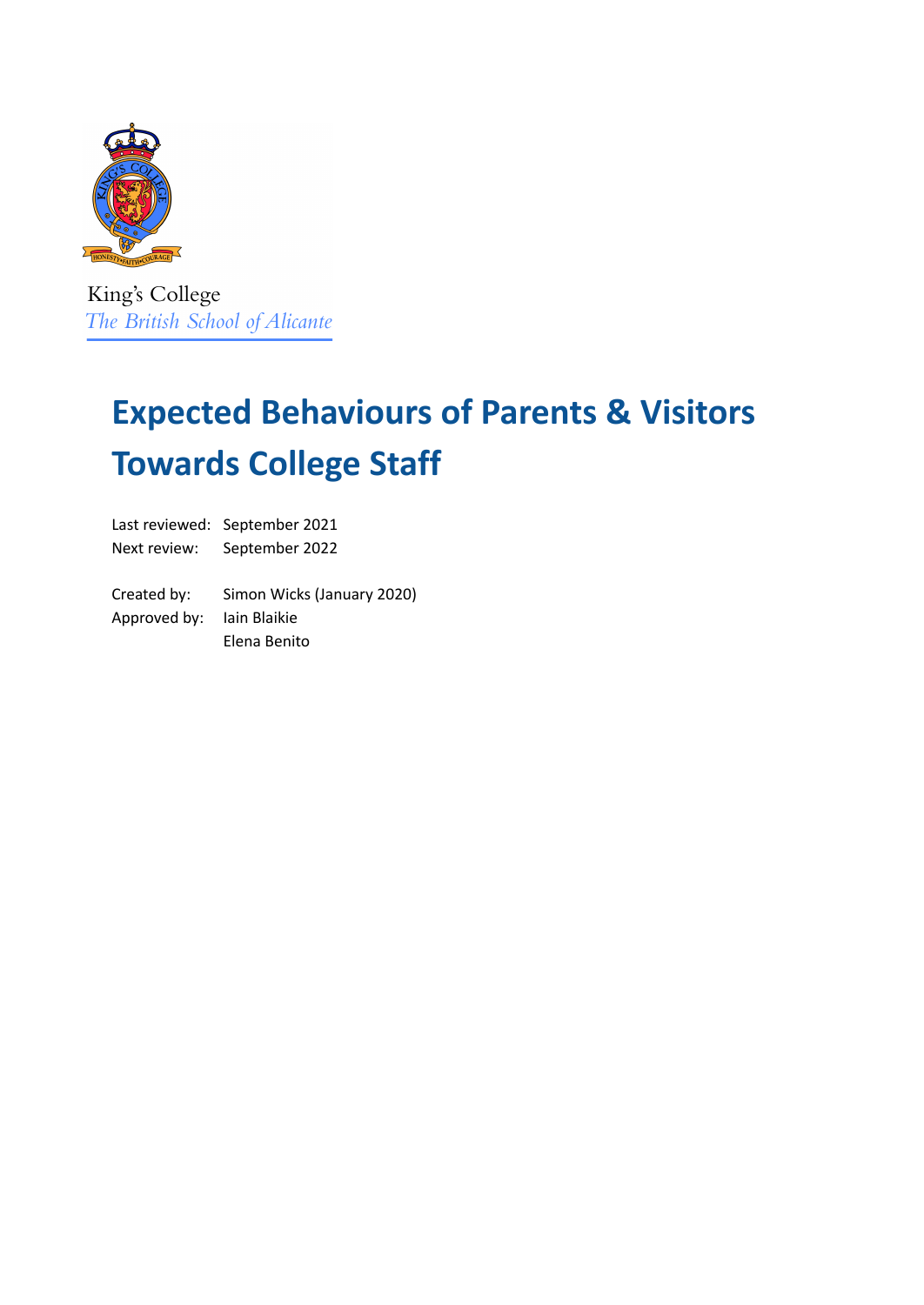#### **Dealing with unacceptable, abusive or aggressive behaviour towards our staff**

The staff and leaders of King's College Alicante encourage close links with parents and the community. We believe that pupils benefit when the relationship between home and school is a positive one. The vast majority of parents, carers and others visiting our school are keen to work with us and are supportive of the school. However, on the rare occasions when a negative attitude towards the school is expressed, this can result in aggression, verbal and/ or physical abuse towards members of school staff or the wider school community.

King's College Alicante expects and requires its members of staff to behave professionally in these difficult situations and to attempt to defuse the situation where possible, seeking the involvement as appropriate of senior colleagues. However, all members of staff have the right to work without fear of violence and abuse, and the right, in an extreme case, of appropriate self-defence.

We expect parents and other visitors to behave in a reasonable way towards members of school staff. This policy outlines the steps that will be taken where behaviour is unacceptable. At all times the common purpose remains clear: to achieve zero tolerance of violence, threatening behaviour or abuse in school, and to ensure all members of the school community, and all visitors to the school, can be confident that they are operating within a safe environment.

#### **Types of behaviour that are considered serious and unacceptable and will not be tolerated:**

- Shouting at members of the school staff, either in person or over the telephone
- Physically intimidating a member of staff, e.g. standing very close to her/him
- The use of aggressive hand gestures
- Threatening behaviour
- Shaking or holding a fist or finger towards another person
- Swearing
- Pushing
- Hitting, e.g. slapping, punching and kicking
- Spitting
- Racist, sexist or other prejudiced comments
- Breaching the school's security procedures
- Aggressive and threatening phone calls or emails.
- Aggressive or threatening behaviour towards staff or their families via social media

This is not an exhaustive list but seeks to provide illustrations of such behaviour. Unacceptable behaviour may result in the police being informed of the incident.

**King's College Alicante will not tolerate aggressive, violent, abusive or anti-social behaviour towards anyone on the college site. This includes abusive telephone calls and abuse using cyber technology. Should there be clear evidence that there has been a breach of this behaviour code, King's Group will take action, or support the Headteacher and Senior Leadership team in taking action, to protect members of the college community. This may include banning the individual from the college premises or pursuing other legal action.**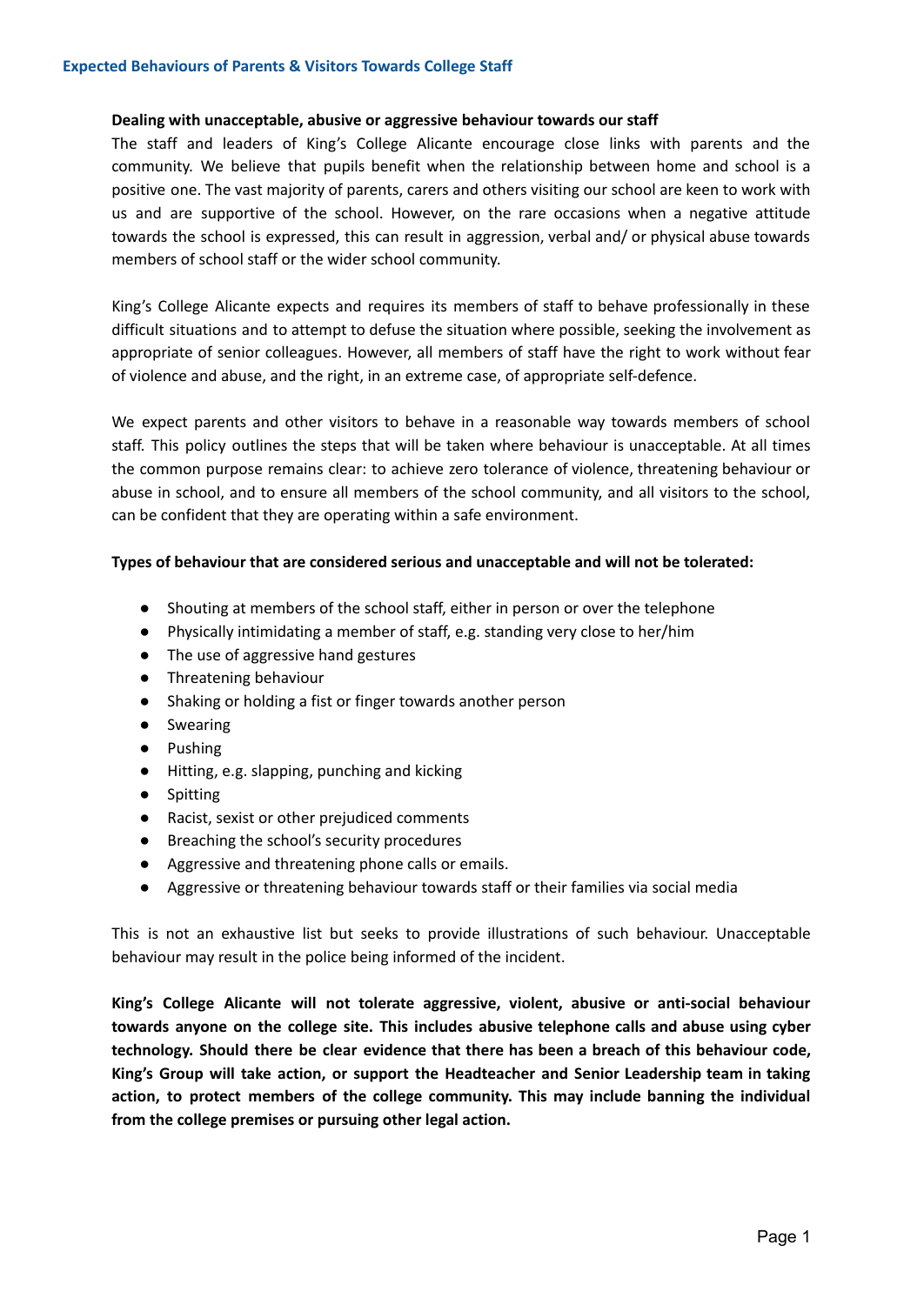#### **Procedure to be followed by staff members**

In the event of an incident staff are advised to:

- Speak calmly and without raising their voice
- Be assertive but not aggressive
- Be polite but firm
- Seek assistance
- Think about an escape route, should the need arise
- Always tell a colleague when meeting with a parent, asking for someone to join the meeting if necessary
- Walk away.

When staff are in school in the evening, they should stay in the areas designated for use for that particular event and not go to other parts of the school. Staff are advised to keep a mobile phone with a nearby contact, if working alone. In the event of an emergency, staff should request assistance from a member of the senior leadership team, if available, otherwise the nearest member(s) of staff.

All instances of aggression, abuse or violence towards staff members must be reported as soon as possible using the appropriate form (Appendix 4) and handed directly to the Head of Primary or Secondary.

#### **Procedure to be followed following an allegation**

If a parent or carer behaves in an inappropriate way to a member of the school community then the Head of Primary or Secondary will seek to resolve the situation through discussion. Where this is a repeated pattern of behaviour, or when there is an extreme act of violence, the parent or carer may be banned from the school premises for a fixed period of time after discussion between the Headteacher and the Group's Managing Director of Spain.

#### **In imposing a ban the following steps will be taken:**

1. The parent/carer will be informed, in writing by the Headteacher, that she/he is banned from the premises, subject to review, and what will happen if the ban is breached, e.g. that police involvement or an injunction application may follow.

2. Where an assault has led to a ban, a statement indicating that the matter has been reported to the police will be included.

3. Where appropriate, arrangements for pupils being delivered to, and collected from the school gate will be clarified.

#### **The length of a ban**

The ban should be finite in length, as only the most serious misconduct would justify an indefinite ban. The duration needs to be sufficient to convey a clear message about the seriousness of the associated misconduct, but not so long as to be disproportionate. The aim should always to be to restore "normal" relations as soon as is reasonably practicable. Even if a ban is permanent, it should be reviewed periodically, taking account of subsequently demonstrated patterns of behaviour.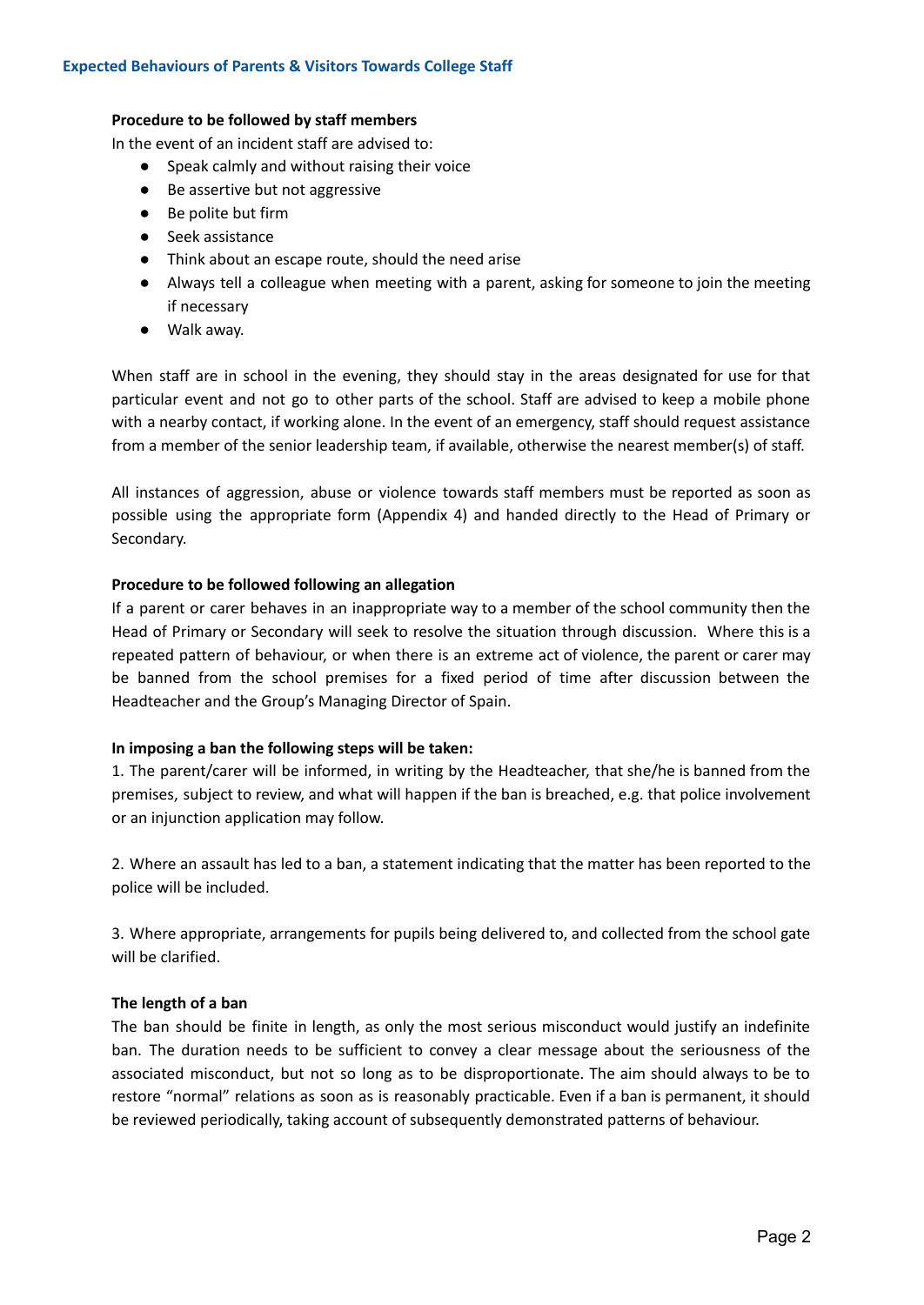#### **What does a ban achieve?**

- It confirms to a parent that the school will not tolerate misbehaviour
- Shows the school takes health and safety of its staff, visitors and pupils seriously
- It provides a key element in making it easier to use legal remedies to prevent repeated misconduct, including use of Spanish law to enable Police removal and possible prosecution of those on school premises without permission
- It may form the basis for an application for an injunction to curtail repeated instances of misbehaviour.

#### **Parental Rights**

Every attempt should be made to maintain normal communications with parents/carers. Even where a parent/carer has been banned from the school premises, they retain their right to an annual consultation in relation to the educational progress of their child/ren. However, the college may determine who will be present at the meeting (e.g. a senior member of staff might accompany the class teacher) and its location (e.g. it may well be arranged off site).

#### **Involving the Police**

King's College Alicante would normally expect all cases of assault, and all but the most minor of other incidents, to be regarded as serious matters which should be reported to the Police and followed up with due care, attention and rigour.

#### **Advice to parents and carers for raising concerns with staff**

- Make an appointment to see the relevant person. If you just turn up at the College it is unlikely that they will be available to see you.
- Make a note of the things that you are unhappy about. It will help to clarify the issues and help you when you meet the member of staff.
- Don't jump to conclusions. What made you angry may not be exactly what happened in reality. Listen to the school's side of the event as well as your child's.
- Deal with your anger before coming to the college. An angry confrontation will normally get a defensive response rather than a helpful one. Our staff are instructed to refuse to talk to you while you are angry, so you will have achieved nothing.
- Consider having a friend with you when you have your meeting if you find it difficult to manage meetings.
- Don't expect an immediate solution. The person you're talking to may need to investigate your concerns before being able to take any action or reach a solution.
- If you feel that your concern has not been dealt with effectively you should ask for a copy of the college's complaints procedure. This will tell you the informal and formal procedure for taking your concerns further.
- At all times remain polite, respectful and calm. We are all adults and should be acting as role models to our children.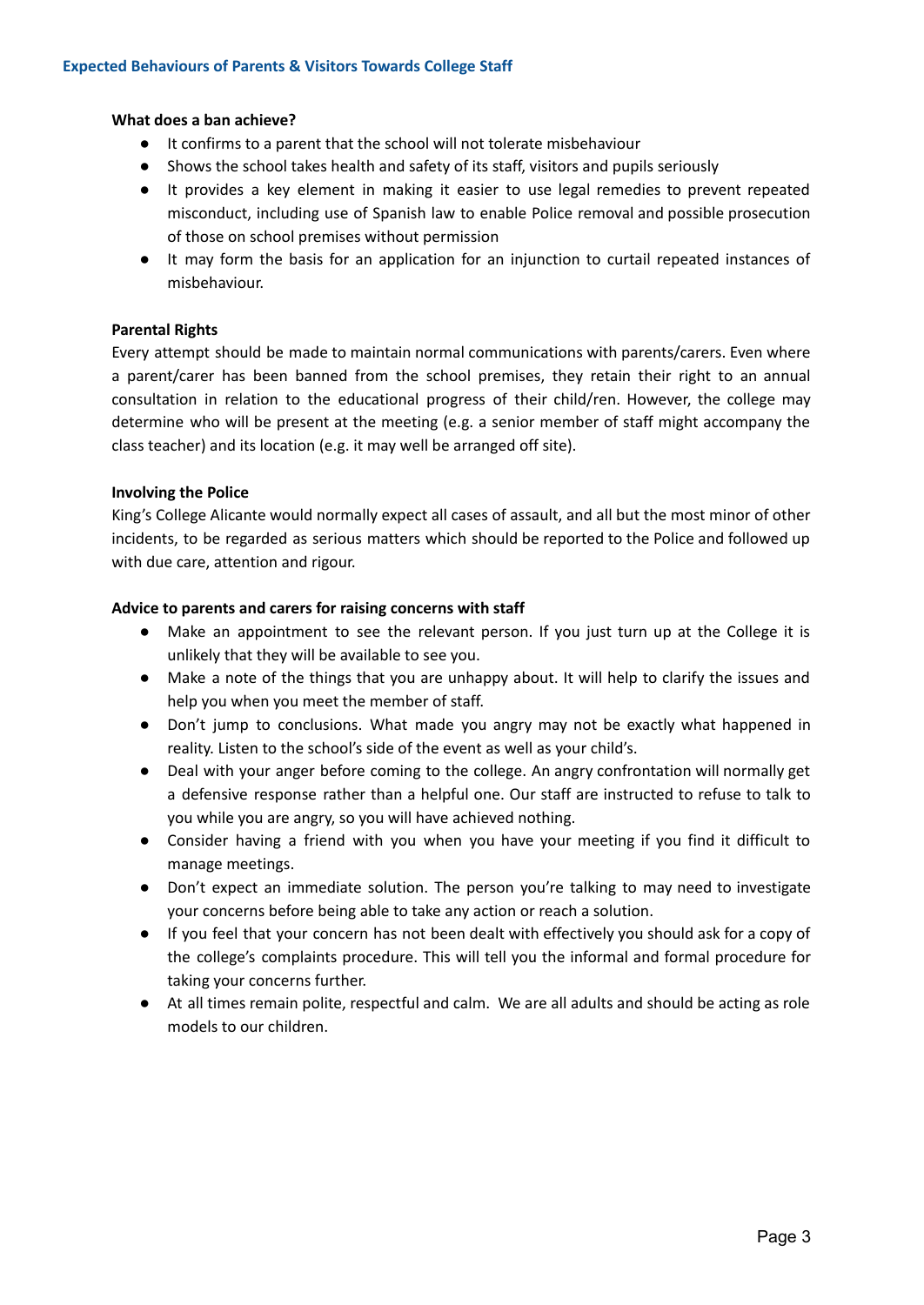#### **Dealing with abusive telephone calls**

Sometimes staff may have to deal with challenging, abusive, aggressive or threatening telephone calls. It is unacceptable for any member of staff to be subjected to such abuse but staff may not know how to handle such a telephone call. This guidance has been produced to assist staff if they are faced with such a situation.

To reduce the likelihood of callers becoming abusive *s*taff should conduct themselves in a courteous and professional manner and make every attempt to meet the needs of the caller. Staff should also have the confidence that it is acceptable to end an abusive telephone call.

#### **Always**

- Remain calm and polite
- Stay in control of the situation
- Be empathetic, especially to distressed parent(s)
- Actively listen repeat information back to the caller to test understanding of the issue and gain their agreement
- Inform the caller they are trying to help them
- Be positive and say what you can do
- Be clear and avoid using jargon
- If necessary, apologise for an error and take action to put it right
- If you have to go and get some information, let the caller know why you are putting them on hold and do not leave them on hold for a long time. Update them as necessary
- Make notes of the conversation
- Follow the script for abusive telephone calls if appropriate
- Take the caller's name and number and refer them to the Head of Primary or Secondary, Deputy Head or Headteacher.

#### **Never**

- Respond in the same manner as an abusive caller
- Take it personally
- Allow yourself to be bullied
- Say something "Isn't my job" this is neither true nor helpful and will probably aggravate further
- Slam the phone down.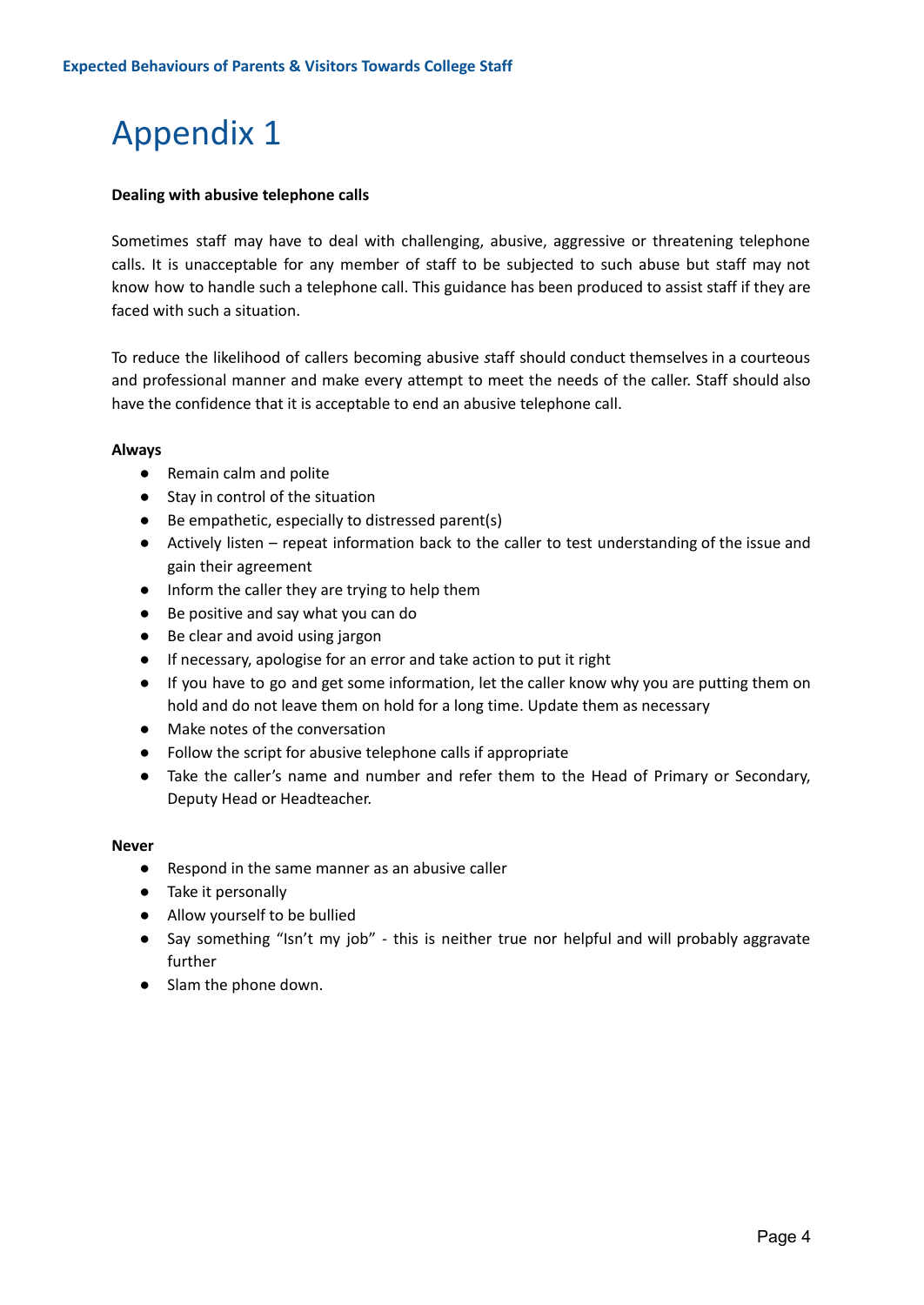#### **Script for abusive telephone calls**

#### **When the caller starts to raise their voice/be abusive:**

Mr/Mrs/Ms...please don't raise your voice/swear at me, I am not raising my voice/being rude to you. If you continue to raise your voice/be rude to me then I will be forced to terminate the call.

#### **When the caller continues to raise their voice/be abusive:**

Mr/Mrs/Ms..... I understand you are upset/frustrated however I am not prepared to continue to be shouted/sworn at so you can either call back when you have calmed down or if you prefer you can put your views in writing.

#### **If, despite the two warnings above, the caller continues to raise their voice/be abusive:**

Mr/Mrs/Ms.... I advised you earlier during this call about raising your voice/swearing and you have continued to do this, so I am afraid I am going to have to terminate this call. **Hang up**.

#### **Further actions:**

Make a written note of the telephone call and use the incident report form and report the incident to Marie or Simon.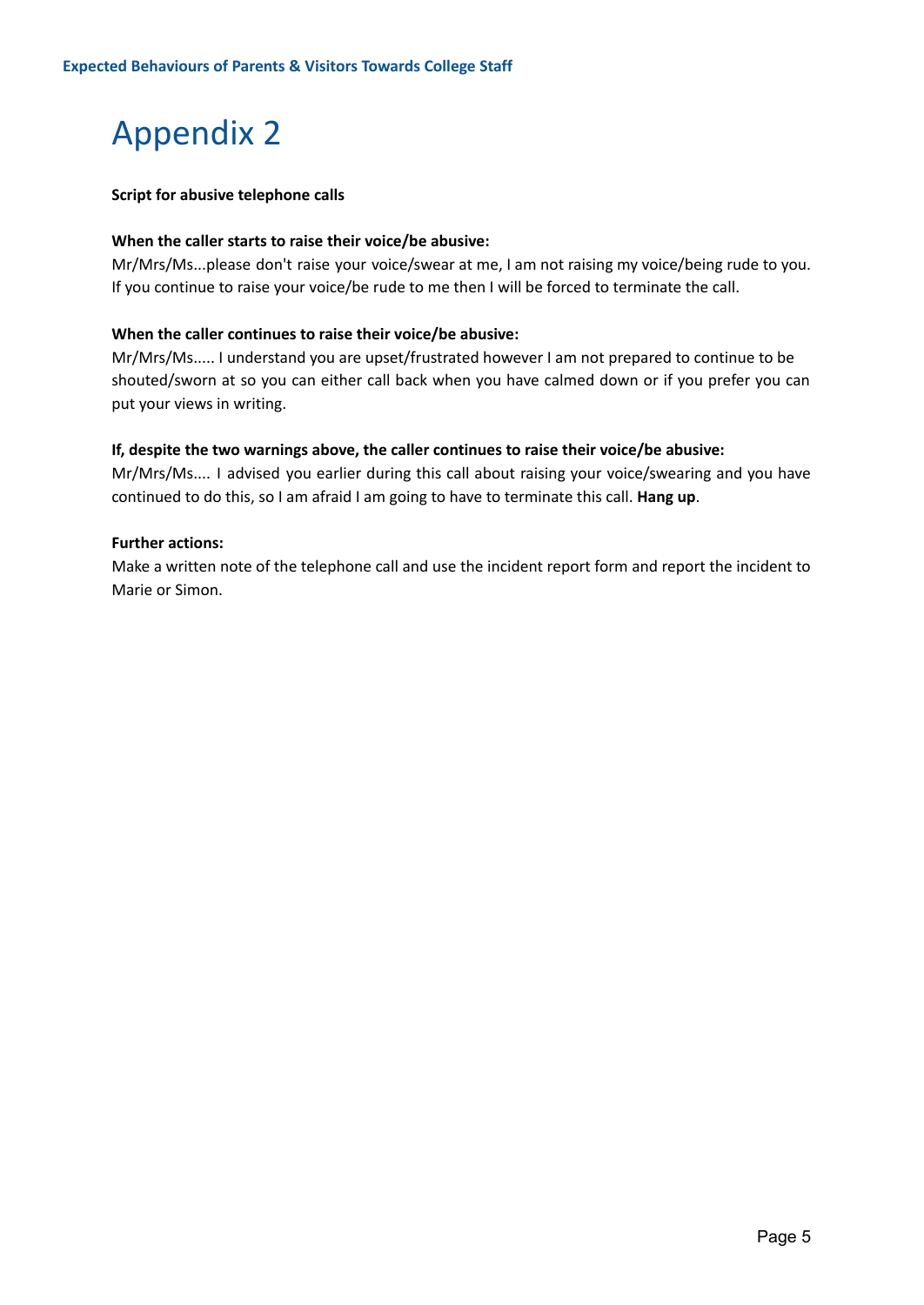#### **First warning letter for parents**

#### Dear xx

At King's College Alicante, all members of staff have the right to work without fear of violence and abuse. We expect parents and other visitors to behave in a reasonable way towards members of school staff.

Types of behaviour that are considered serious and unacceptable and will not be tolerated:

- Shouting at members of the school staff, either in person or over the telephone
- Physically intimidating a member of staff, e.g. standing very close to her/him
- The use of aggressive hand gestures
- Threatening behaviour
- Shaking or holding a fist or finger towards another person
- Swearing
- Pushing
- Hitting, e.g. slapping, punching and kicking
- Spitting
- Racist, sexist or other prejudiced comments
- Breaching the school's security procedures
- Aggressive and threatening phone calls or emails.
- Aggressive or threatening behaviour towards staff or their families via social media

I am writing to advise you that I have received a report about your conduct at the school on (enter date and time).

(Add factual summary of the incident and of its effect on staff, pupils, and other parents.)

I must inform you that King's College Alicante will not tolerate conduct of this nature on its premises and will act to protect its staff and pupils. Therefore, I am writing to advise you that an incident log has been completed and will be kept on record should further episodes of this type be reported and further action be necessary.

Yours sincerely

Simon Wicks Head of Secondary School & Deputy Head of KCA

Cc Iain Blaikie (Headteacher)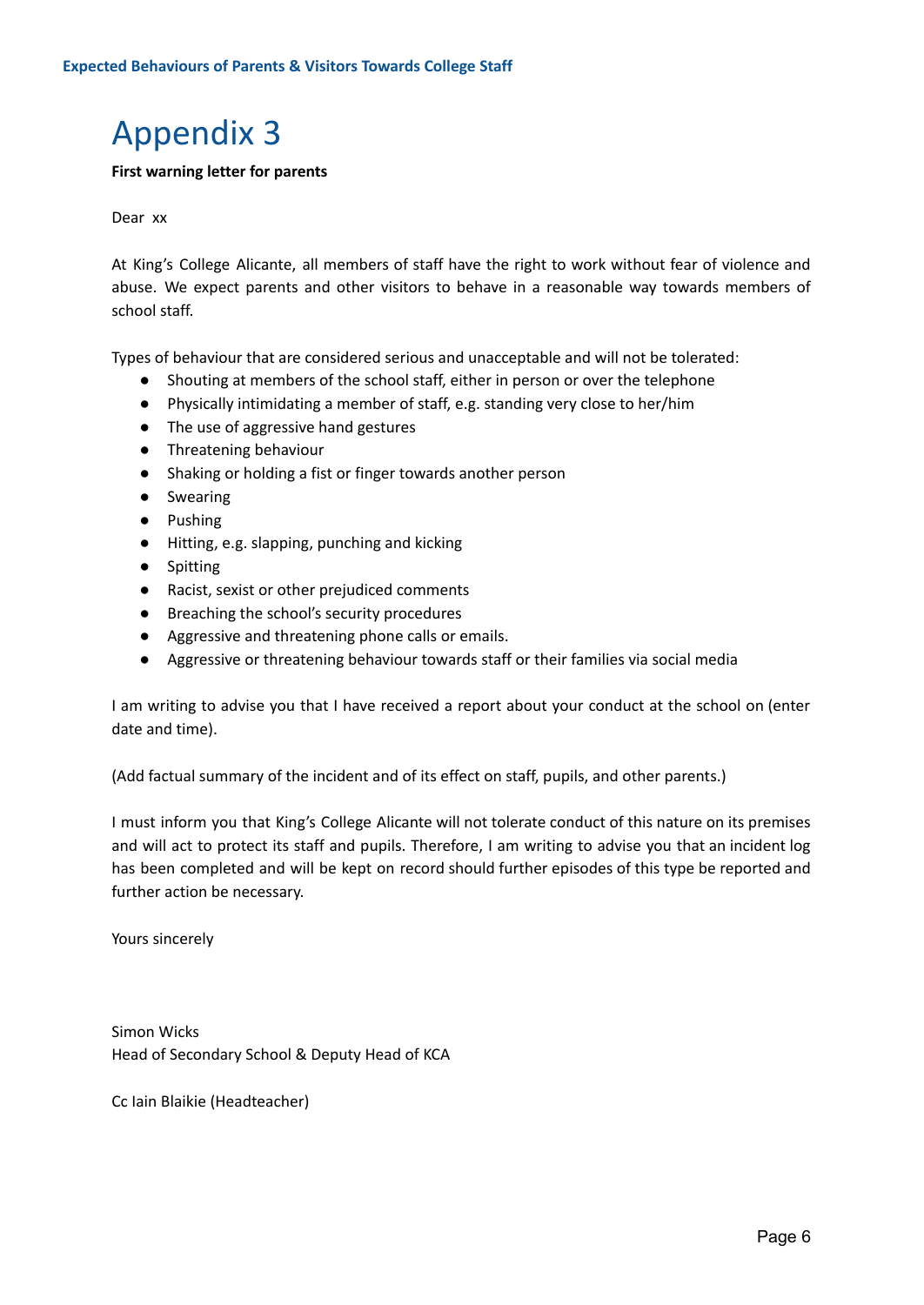#### **Incident Report Form**

Relevant incidents include trespass, nuisance or disturbance on school premises, verbal abuse, sexual or racial abuse, threats, aggression, physical violence and intentional damage to property. Where possible, the form should be completed before any discussion between witnesses is possible, as this might lead to allegations of collusion. This form should be completed as fully as possible please, using a continuation sheet, if necessary. For any incident involving or witnessed by a pupil or parent/carer/visitor, a member of staff should complete the form on their behalf. The completed form should be passed to the Head of Primary or Secondary school for appropriate action and recording.

| <b>Date of incident</b>                                                                                                                | <b>Time of incident</b> |
|----------------------------------------------------------------------------------------------------------------------------------------|-------------------------|
| Name of person reporting incident                                                                                                      | Date incident reported  |
| Name(s) of person(s) causing incident (where name(s) is/are unknown, provide other details of<br>which may allow their identification) |                         |
| Status(es) (parents/carers/visitors/trespassers)                                                                                       |                         |
| Full description of incident (e.g. names of persons involved; location; nature of any injuries;<br>attendance of emergency services)   |                         |
| Witnesses to the incident:                                                                                                             |                         |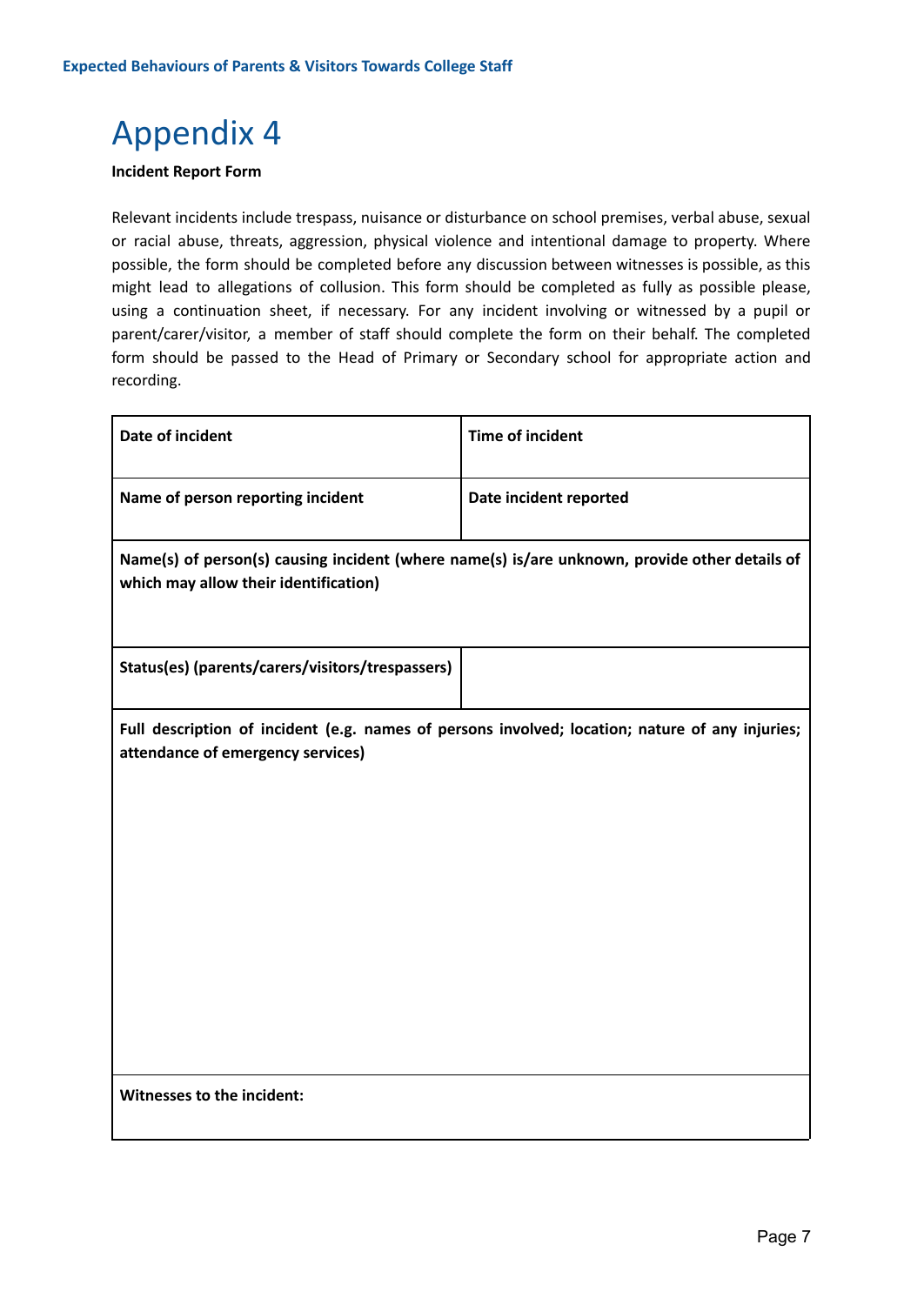# **Conducta Esperada por Padres y Visitantes hacia el Personal del Colegio**

Última revisión: Enero 2020 Próxima revisión: Septiembre 2021

Creado por: Simon Wicks Aprobado por: Iain Blaikie Elena Benito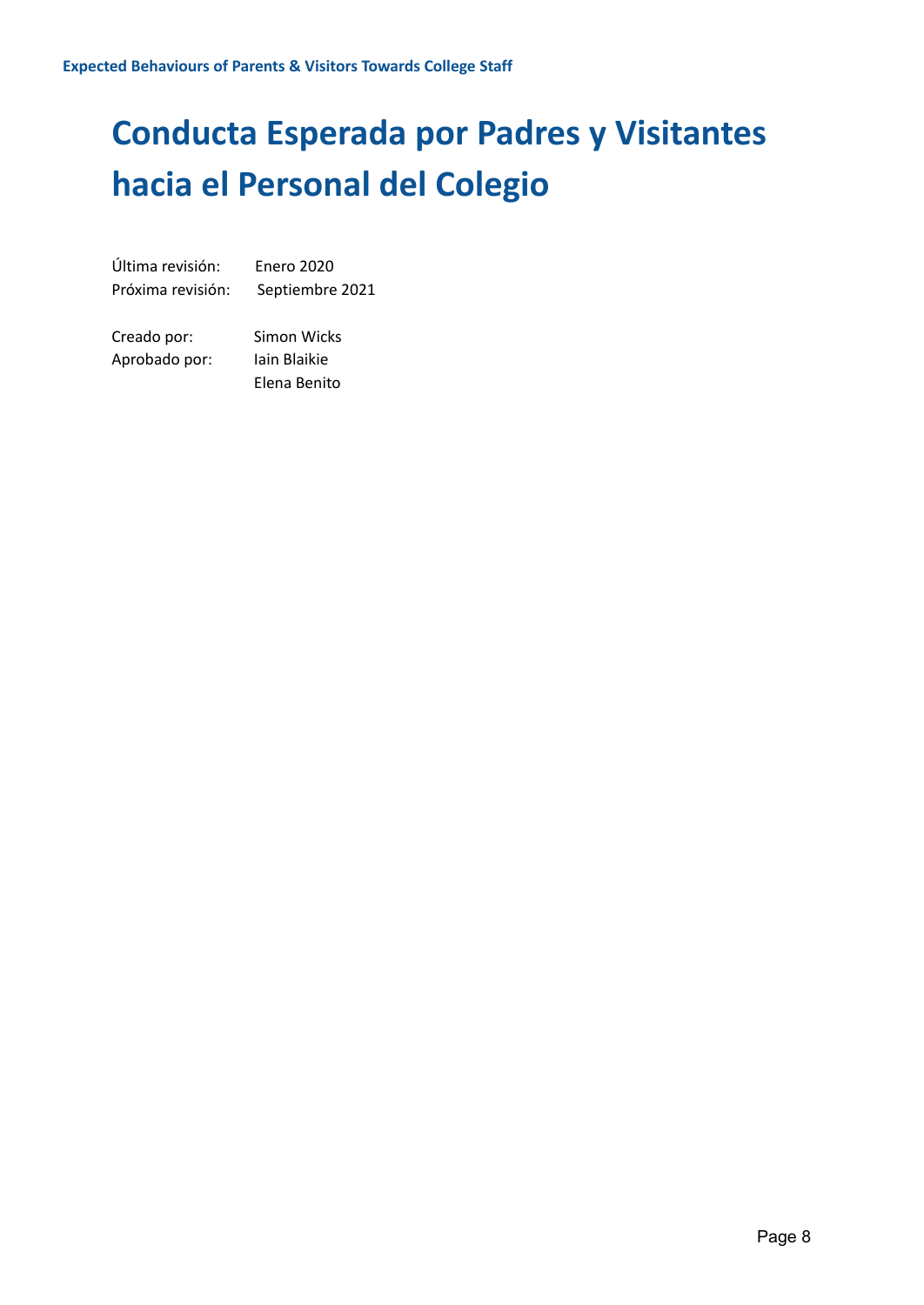#### **Tratar con conductas inaceptables, abusivas o agresivas hacia nuestro personal del Colegio**

El personal y el equipo directivo de Kings College Alicante fomentan que se estrechen los vínculos estrechos entre los padres y la comunidad educativa. Creemos que los alumnos se benefician cuando la relación entre los hogares y el colegio es positiva. La gran mayoría de padres, cuidadores y otras personas que visitan el colegio se esfuerzan por mantener este vínculo tan positivo y apoyan al centro en este proceso. Sin embargo, en los casos puntuales en los que se expresa una actitud negativa al personal del colegio, ésta puede derivar en una agresión verbal y/o física hacia el personal del colegio o la comunidad escolar en general.

Kings College Alicante espera y exige a sus miembros del personal que se comporten profesionalmente en estas situaciones tan difíciles y que intenten calmar la situación cuando sea posible, buscando la colaboración de los compañeros más veteranos siempre que sea oportuno. Sin embargo, todo el personal tiene derecho a hacer su trabajo sin miedo a la violencia y al maltrato y, en un caso extremo, también tienen derecho a una autodefensa adecuada.

Esperamos que tanto padres como el resto de personas que visitan el colegio se comporten de manera razonable con los miembros del personal del colegio. Esta política describe los pasos a seguir cuando la conducta se considere inaceptable. En todo momento el propósito común sigue siendo claro: lograr una tolerancia cero de la violencia, el comportamiento amenazador o el maltrato en el colegio, y garantizar que todos los miembros de la comunidad escolar, y todos los visitantes del colegio, puedan tener la confianza de que están trabajando en un ambiente seguro.

#### **Tipos de conducta que se consideran graves e inaceptables y no serán tolerados:**

- Gritar a miembros del personal del colegio, ya sea en persona o por teléfono
- Intimidar físicamente a un miembro del personal, por ejemplo, permaneciendo parado muy cerca de él/ ella
- El uso de gestos agresivos con las manos
- Conductas intimidatorias
- Sacudir o sostener un puño o dedo hacia otra persona
- Decir palabrotas
- Empujar
- Golpear, por ejemplo, bofetadas, puñetazos o patadas.
- Escupir
- Comentarios racistas, sexistas o con prejuicios
- Incumplimiento de las normas de seguridad del colegio
- Llamadas o correos electrónicos agresivos o intimidantes
- Conductas intimidatorias o agresivas hacia el personal del centro o sus familiares en redes sociales.

Esta no es una lista limitativa sino que pretende poner ejemplos de las posibles acciones que pueden producirse. Cualquier conducta inaceptable puede ser notificada a la policía.

**King's College Alicante no tolerará ninguna conducta agresiva, violenta, abusiva o anti-social hacia nadie en el colegio. Esto incluye llamadas de teléfono agresivas o cualquier tipo de conducta**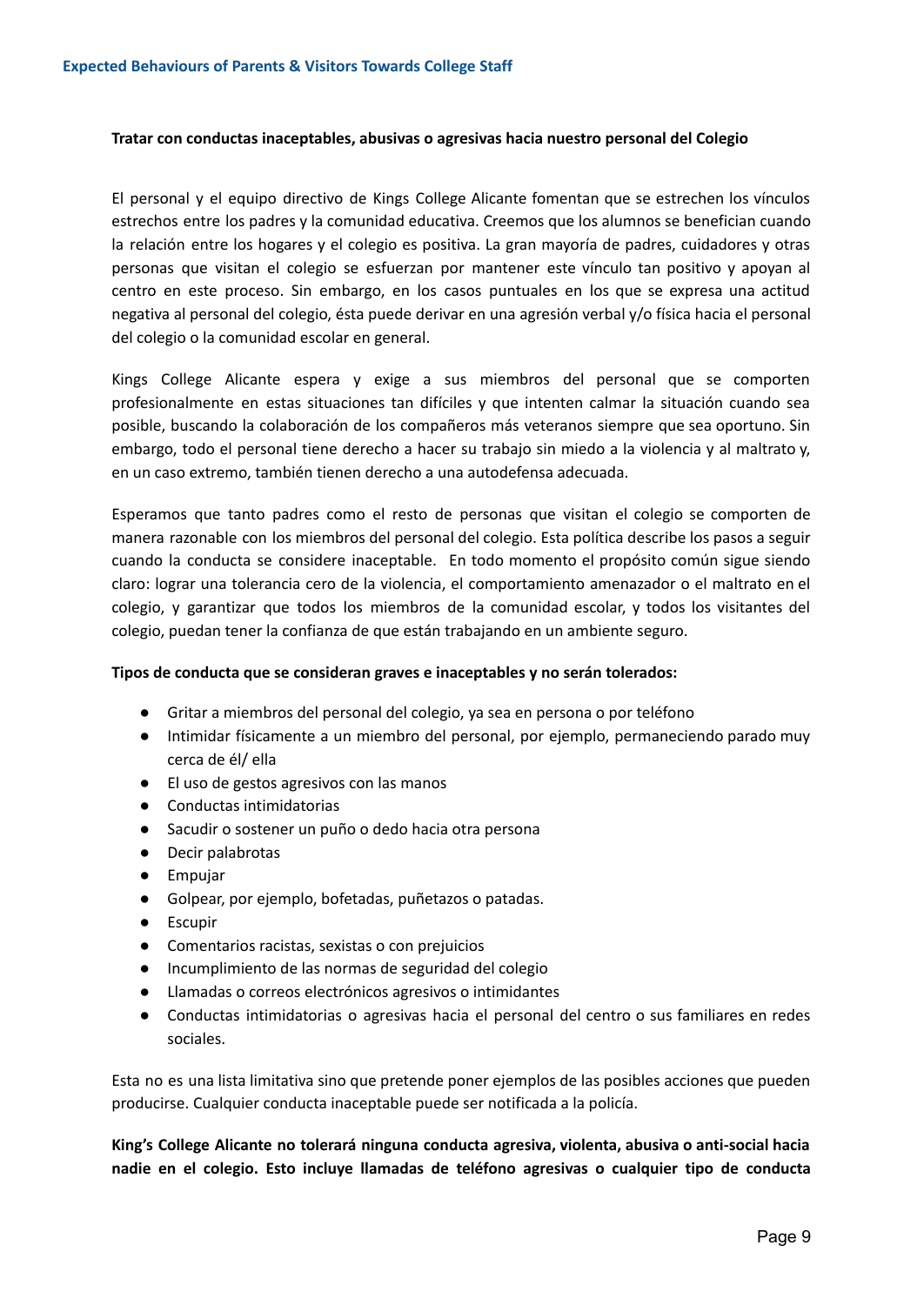**agresiva a través de tecnología informática. En caso de que existan pruebas claras de que se ha producido un incumplimiento de este código de conducta, King's Group tomará medidas, o respaldará al Director y al Equipo Directivo en la toma de medidas, para proteger a los miembros de la comunidad escolar. Esto puede incluir la prohibición de entrada a las instalaciones del colegio o la adopción de otras medidas legales.**

#### **Procedimiento a seguir por el personal del colegio**

En caso de que ocurra cualquier incidente, se aconseja al personal del colegio:

- Hablar con calma, sin subir el tono de voz
- Ser asertivo pero no agresivo
- Ser educado pero firme
- Buscar ayuda
- Pensar en una vía de escape, si es necesario
- Avisar siempre a un compañero cuando se reúna con un padre y, en caso de ser necesario, pedir a alguien que esté presente en la reunión
- Marcharse del lugar

Cuando el personal del colegio se encuentre por las tarde en el colegio, después de las clases, debe permanecer en las zonas designadas para el evento en particular que está teniendo lugar y no dirigirse a otras áreas del colegio. Se aconseja al personal que disponga de un teléfono móvil con un contacto de alguien que se encuentre cerca si trabajan solos. En caso de emergencia el personal debe solicitar la ayuda de un miembro del equipo directivo, si estuviera disponible, de lo contrario el miembro o miembros del personal que se encuentre más próximo.

Todos los casos de agresión, abuso o violencia hacia los miembros del personal deben ser notificados tan pronto como sea posible utilizando el formulario apropiado (Apéndice 4) y entregando directamente al Jefe de Primaria o Secundaria

#### **Procedimiento a seguir después de una denuncia**

Si un padre o cuidador se comporta de manera inapropiada con cualquier miembro de la comunidad escolar el Director de Primaria o Secundaria resolverá la situación haciendo uso del diálogo. En caso de que se trate de un comportamiento repetido, o cuando sea un acto extremo de violencia, el padre o cuidador puede ser expulsado de las instalaciones escolares durante un período determinado de tiempo tras el diálogo entre el Director de la etapa educativa y el Director General del Grupo en España.

#### **Para imponer una prohibición se seguirán los siguientes pasos:**

- 1. El Director de Primaria o Secundaria informará por escrito a el padre/cuidador de que se le ha prohibido la entrada a las instalaciones, sujeto a revisión, y de lo que sucederá si se incumple la prohibición, por ejemplo, que la policía intervenga o que se solicite una orden judicial.
- 2. Cuando una agresión haya dado lugar a una prohibición, se incluirá una declaración que indique que el asunto ha sido denunciado a la policía.
- 3. Cuando sea necesario, se especificará el procedimiento para que se deje y se recoja en la puerta del colegio a el/la alumno/a.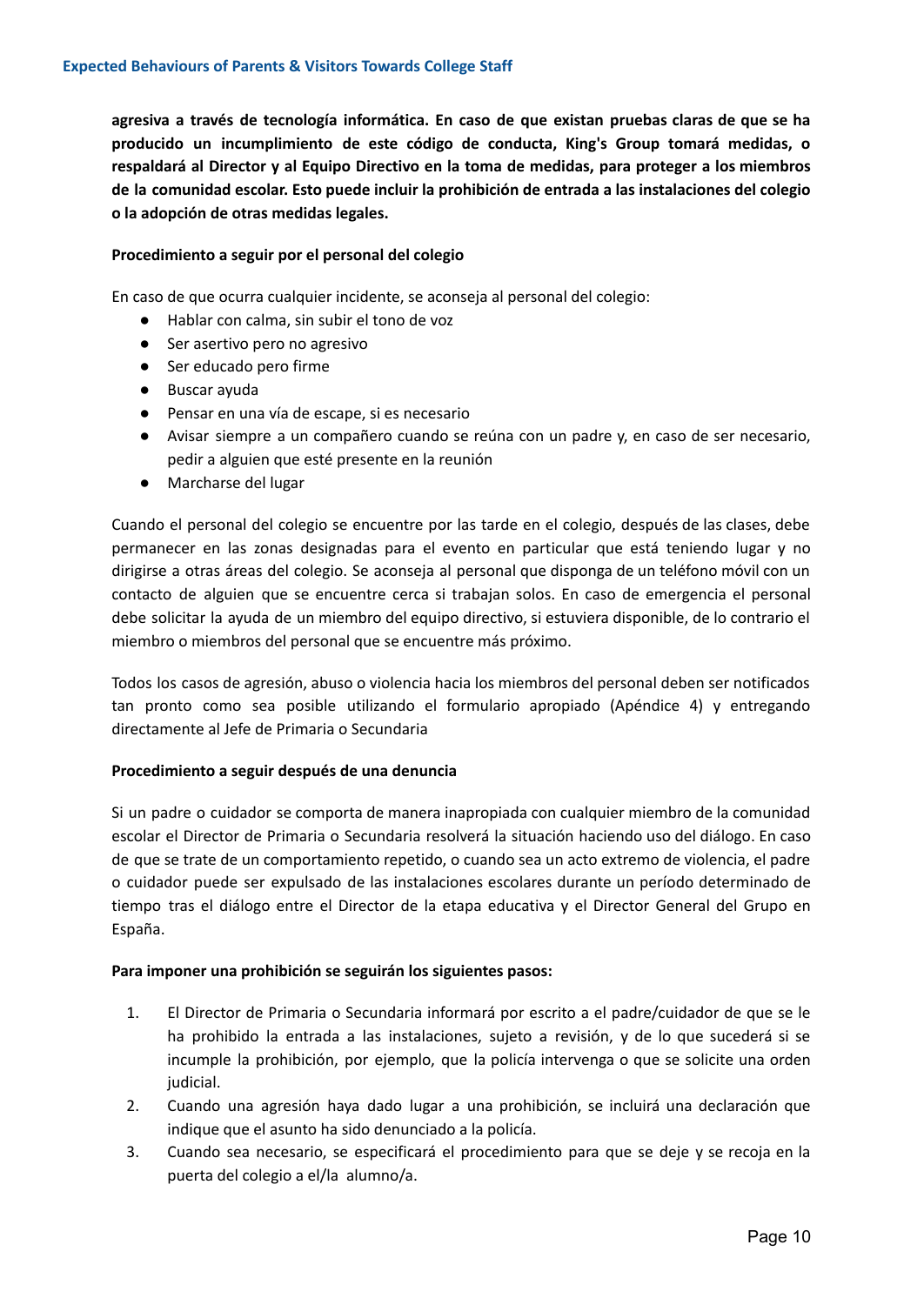#### **Duración de la sanción**

La prohibición debería ser de duración limitada, ya que sólo la falta muy grave justificaría una prohibición indefinida. La duración debe ser suficiente para transmitir un mensaje claro sobre la gravedad de la mala conducta asociada, pero no tan larga como para ser desproporcionada. El objetivo debe ser siempre restablecer las relaciones "normales" tan pronto como sea razonablemente posible. Incluso si una prohibición es permanente, debe ser revisada periódicamente, teniendo en cuenta las pautas de comportamiento que se demuestren posteriormente.

#### **¿Qué se consigue con una sanción?**

#### **Confirma a un padre que el colegio no tolerará el mal comportamiento**

- Demuestra que el colegio se toma en serio la salud y la seguridad de su personal, visitantes y alumnos
- Proporciona un elemento clave para facilitar el uso de los recursos legales para prevenir las malas conductas reiteradas, incluyendo el uso de la legislación española que permitiría a la policía poder expulsar y el posible enjuiciamiento de aquellos que se encuentran en las instalaciones escolares sin permiso.
- Puede constituir la base de una solicitud de mandamiento judicial para reducir los episodios repetidos de mala conducta.

#### **Derechos de los Padres**

Se debe hacer todo lo posible por mantener una comunicación normal con los padres/cuidadores. Incluso cuando se ha prohibido a un padre/cuidador la entrada a las instalaciones del colegio, éste conserva su derecho a una consulta anual en relación con el progreso educativo de su hijo/a. Sin embargo, el colegio puede determinar quién estará presente en la reunión (por ejemplo, un miembro del personal de mayor rango podría acompañar al profesor de la clase) y su ubicación (por ejemplo, podría tener lugar fuera del recinto escolar).

#### **Intervención de la Policía**

Normalmente, King's College Alicante espera que todos los casos de agresión, y todos los demás incidentes, salvo los más leves, sean considerados como asuntos graves que deben ser denunciados a la Policía y seguidos con el debido cuidado, atención y rigor.

#### **Consejos a los padres y cuidadores para expresar sus quejas sobre el personal del colegio**

- Concertar una cita con la persona correspondiente. Si usted simplemente se presenta en el colegio sin avisar, es bastante improbable que puedan atenderle.
- Anotar aquellas cosas que no son de su agrado. Será útil para entender mejor los problemas y le servirán cuando se entreviste con un miembro del personal.
- No saquen conclusiones precipitadas. Puede que lo que le hizo enfadar no fuera exactamente lo que sucedió en realidad. Escuche la versión del colegio de lo sucedido así como la de su hijo/a.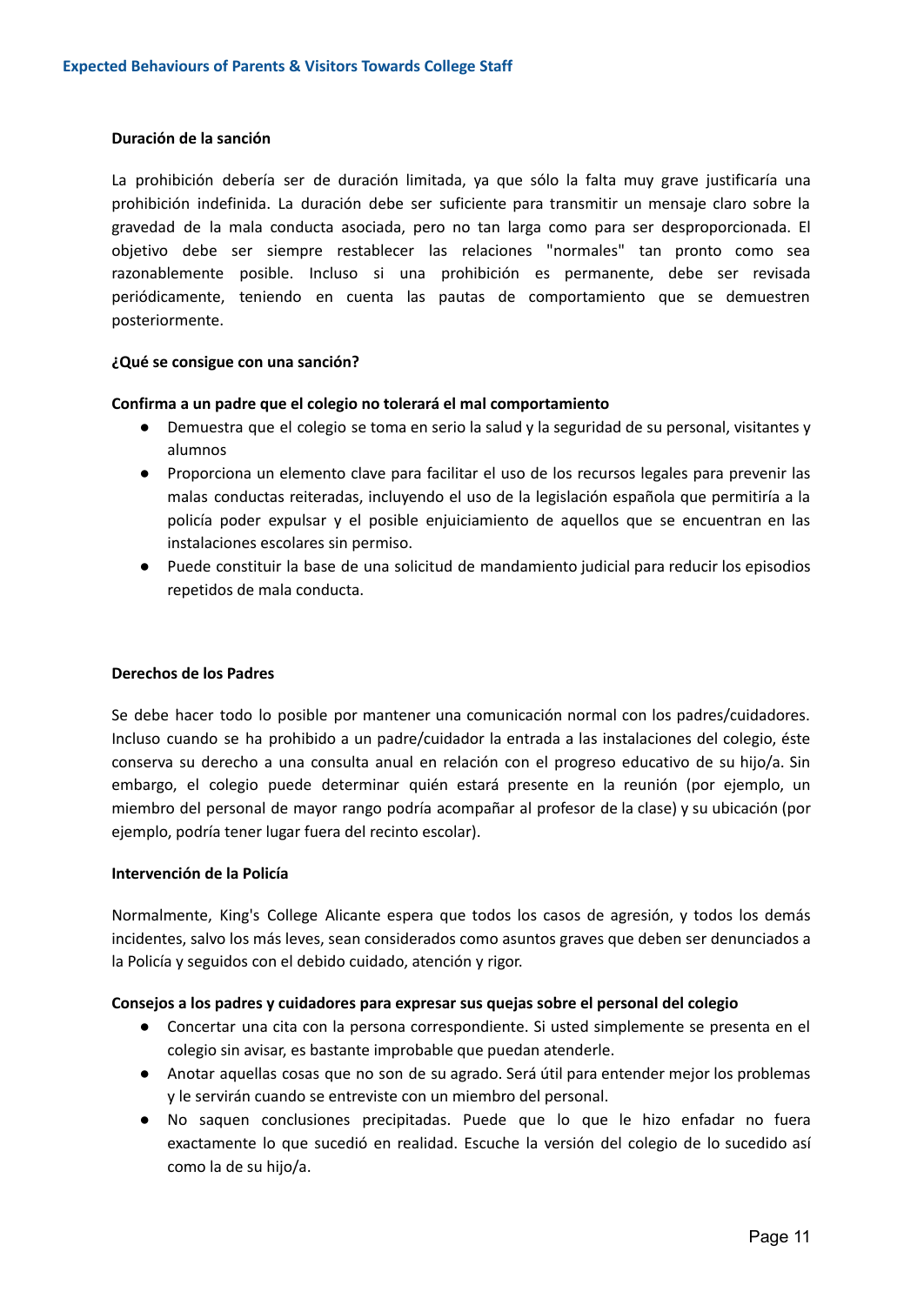- Resuelva su enfado antes de acudir al colegio. Un conflicto tratado con ira normalmente obtiene una respuesta defensiva más que con útil. Nuestro personal tiene instrucciones de no hablar con usted mientras esté enojado, así que no habrá logrado nada.
- Contemplen la posibilidad de ir acompañados por un amigo cuando tengan una reunión y les resulte complicado gestionar dichas reuniones.
- No esperen una solución inmediata. La persona con la que están hablando puede necesitar realizar una investigación para resolver sus quejas antes de emprender cualquier acción o llegar a una solución.
- Si piensan que sus quejas no han sido tratadas de forma efectiva, pidan una copia de la hoja de procedimiento de quejas del colegio. Este documento le informará de los procedimientos formales y no formales para elevar sus quejas a un segundo nivel.
- En todo momento sea cortés, respetuoso y mantenga la calma. Todos somos adultos y debemos actuar como modelos a seguir para nuestros hijos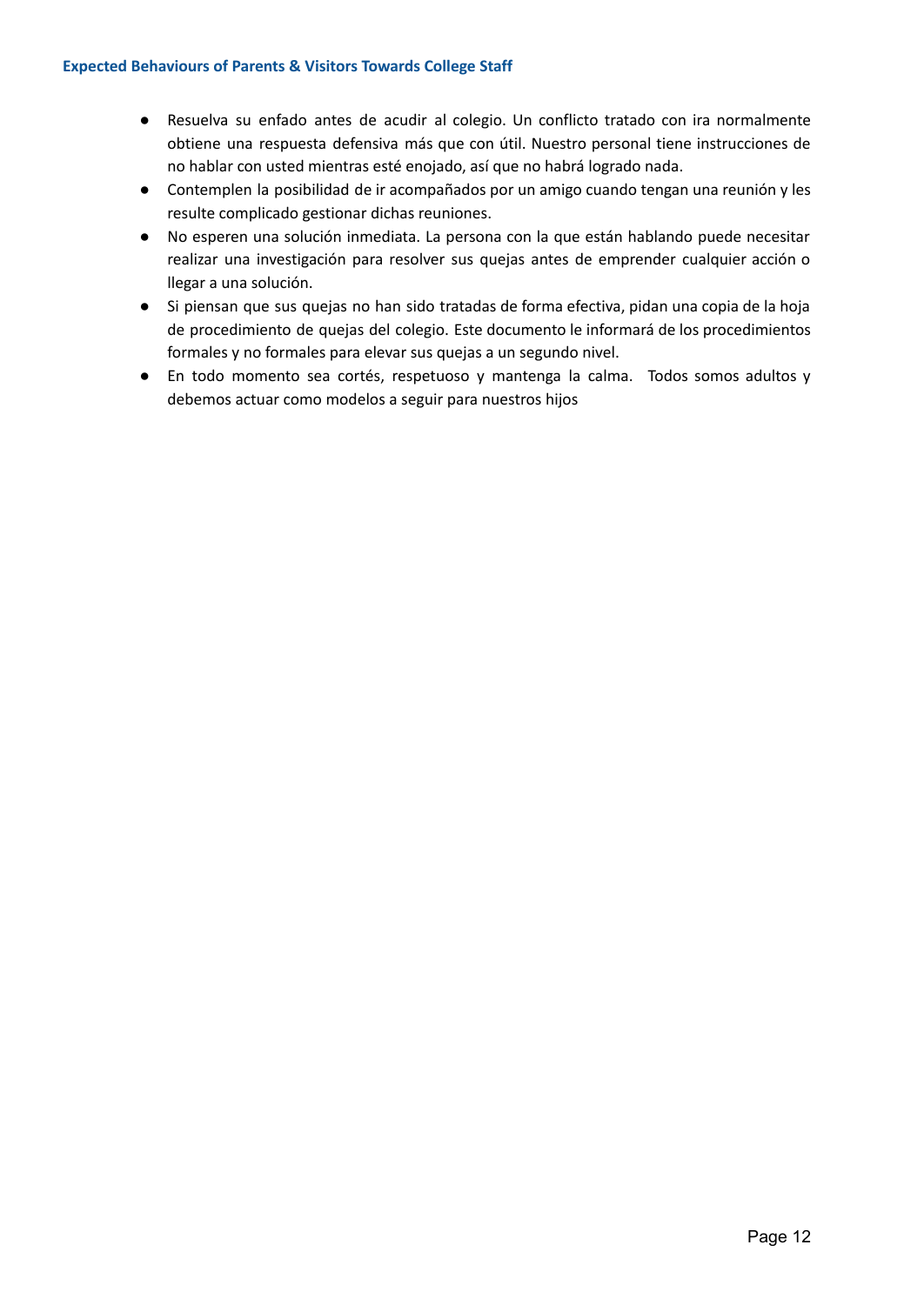#### **Gestión de las llamadas telefónicas agresivas**

En ocasiones el personal puede tener que hacer frente a llamadas telefónicas desafiantes, ofensivas, agresivas o amenazantes. Es inaceptable que cualquier miembro del personal sea sometido a tal abuso, pero el personal puede no saber cómo manejar tal llamada telefónica. Esta guía ha sido elaborada para ayudar al personal si se enfrenta a una situación de este tipo.

Para reducir la probabilidad de que las personas que llaman se vuelvan agresivas, el personal debe comportarse de manera cortés y profesional y hacer todo lo posible por satisfacer las necesidades de la persona que llama. El personal también debe tener la tranquilidad de que es admisible poner fin a una llamada telefónica agresiva.

#### **Siempre**

- Permanecer tranquilos y educados
- Mantener el control de la situación
- Tener empatía, sobre todo con padres angustiados
- Escuchar activamente repetir la información a la persona que llama para verificar la correcta interpretación del asunto y asegurarse de que está de acuerdo.
- Informar a la persona que llama que está tratando de ayudarla
- Ser positivos y decir lo que se puede hacer
- Hablar claro, evitando jergas
- Si es necesario, pedir disculpas por un error cometido y tomar medidas para corregirlo
- En casos de tener que poner en espera al interlocutor para obtener información, informar del por qué está en espera e intentar que no permanezca mucho tiempo así. Actualizar en caso necesario
- Tomar notas de la conversación
- Seguir la guía para llamadas agresivas en caso de ser necesario
- Anotar el nombre y el número del interlocutor y comuníquelo al director de Primaria o Secundaria, Subdirector o Director.

#### **Nunca**

- Responder de la misma manera que un interlocutor agresivo
- Tomar el asunto como algo personal
- Permitir que le intimiden
- Decir algo como "no es mi trabajo" esto no es verdad ni útil, y probablemente agravará más la situación
- Colgar el teléfono violentamente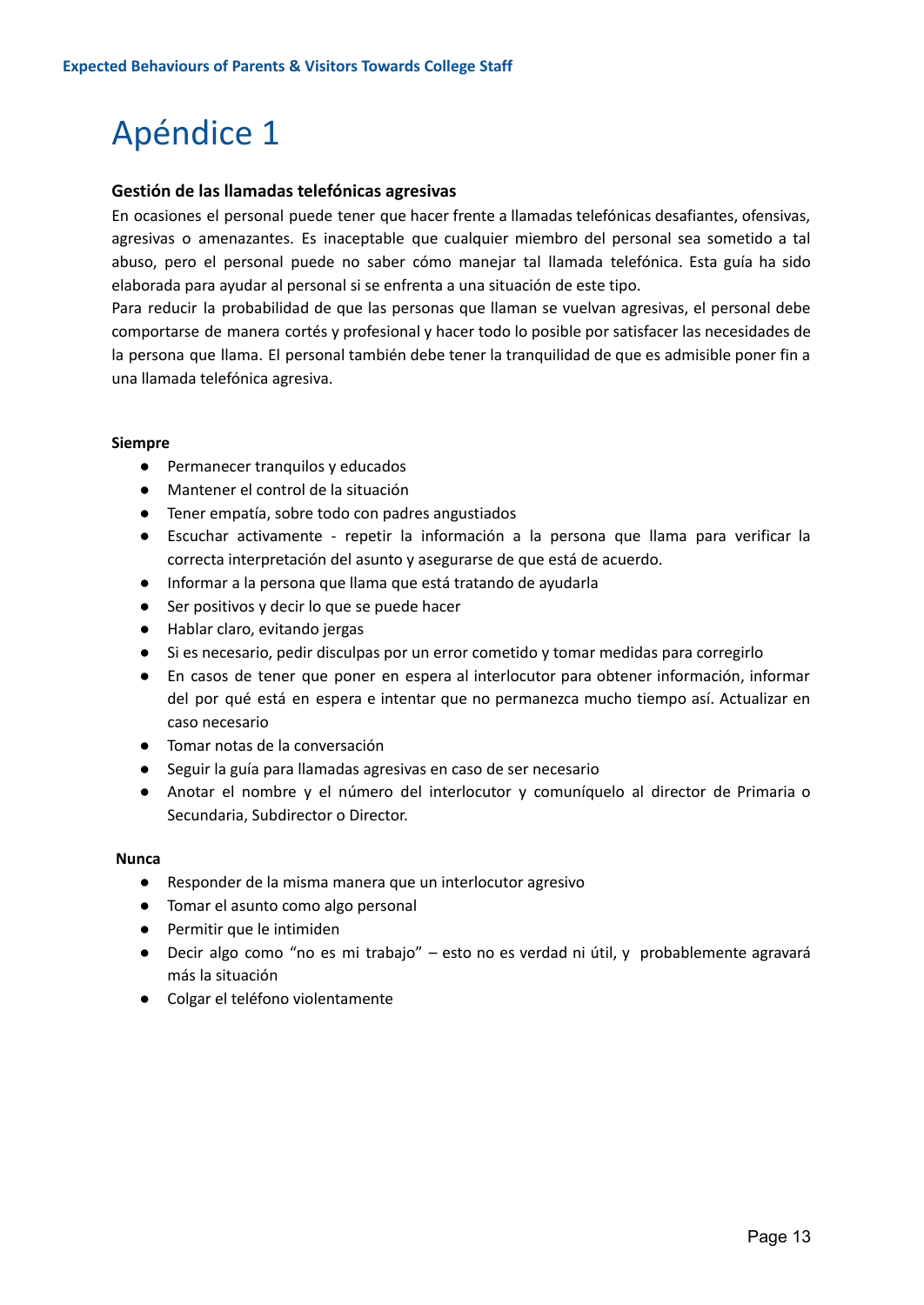#### **Guión para llamadas telefónicas agresivas**

#### **Cuando el interlocutor eleve la voz o se muestre agresivo:**

Señor/ Señora...por favor no eleve la voz / me insulte. Yo no le estoy elevando la voz / siendo maleducado con usted. Si continúa elevando su voz / siendo maleducado conmigo me veré obligado a finalizar esta llamada

#### **Si el interlocutor sigue subiendo el tono / siendo agresivo:**

Señor / Señora… Entiendo que usted está molesto/frustrado, sin embargo no estoy preparado para que me siga gritando o insultando, así que puede llamar de nuevo cuando se haya calmado o si lo prefiere puede poner sus opiniones por escrito.

#### **Si, a pesar de las dos advertencias anteriores, la persona que llama sigue levantando la voz/ siendo agresiva:**

Señor / Señora… Ya le he advertido antes durante esta llamada que no me gritara / me insultara y usted ha continuado haciéndolo, por lo que me temo que voy a tener que finalizar esta llamad. **Colgar**.

#### **Otras medidas:**

Tome nota por escrito de la llamada telefónica y use el formulario de notificación de incidentes para comunicar el incidente a Marie o Simon.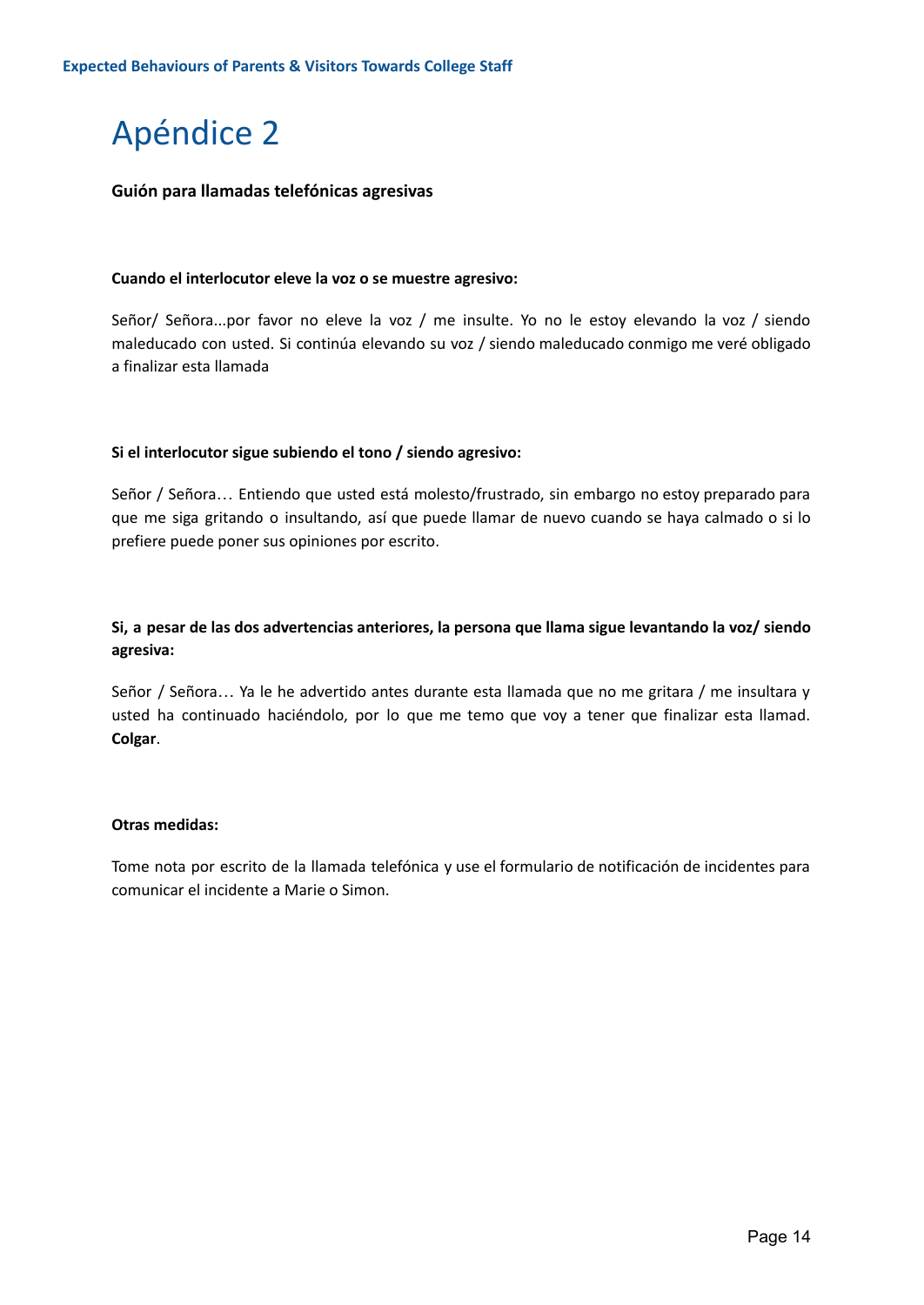#### **Primer aviso por escrito a los padres**

#### Estimado / Estimada xx

En King's College Alicante, todos los miembros del personal tienen derecho a trabajar sin temor a la violencia y el maltrato. Esperamos que los padres y otros visitantes se comporten de manera razonable con los miembros del personal del colegio.

Tipos de comportamiento que se consideran graves e inaceptables y que no serán tolerados:

- Gritar a miembros del personal del colegio, ya sea en persona o por teléfono
- Intimidar físicamente a un miembro del personal, por ejemplo, permaneciendo parado muy cerca de él/ ella
- El uso de gestos agresivos con las manos
- Conductas intimidatorias
- Sacudir o sostener un puño o dedo hacia otra persona
- Decir palabrotas
- Empujar
- Golpear, por ejemplo, bofetadas, puñetazos o patadas.
- Escupir
- Comentarios racistas, sexistas o con prejuicios
- Incumplimiento de las normas de seguridad del colegio
- Llamadas o correos electrónicos agresivos o intimidantes
- Conductas intimidatorias o agresivas hacia el personal del centro o sus familiares en redes sociales.

Le escribo para informarle que hemos recibido una notificación sobre su comportamiento en el colegio (indicar fecha y hora).

(Agregar un resumen del incidente y de su repercusión tanto para el personal, como para los alumnos y otros padres)

Debo informarle que King's College Alicante no tolerará conductas de esta naturaleza en sus instalaciones y actuará con el fin de proteger a su personal y alumnos. Por lo tanto, le escribo para avisarle de que se ha cumplimentado un registro de incidentes que se conservará en caso de que se produzcan nuevos episodios de este tipo y sea necesario tomar medidas adicionales.

Atentamente,

Simon Wicks

Director de Secundaria y Director Adjunto de KCA

Cc Iain Blaikie (Director)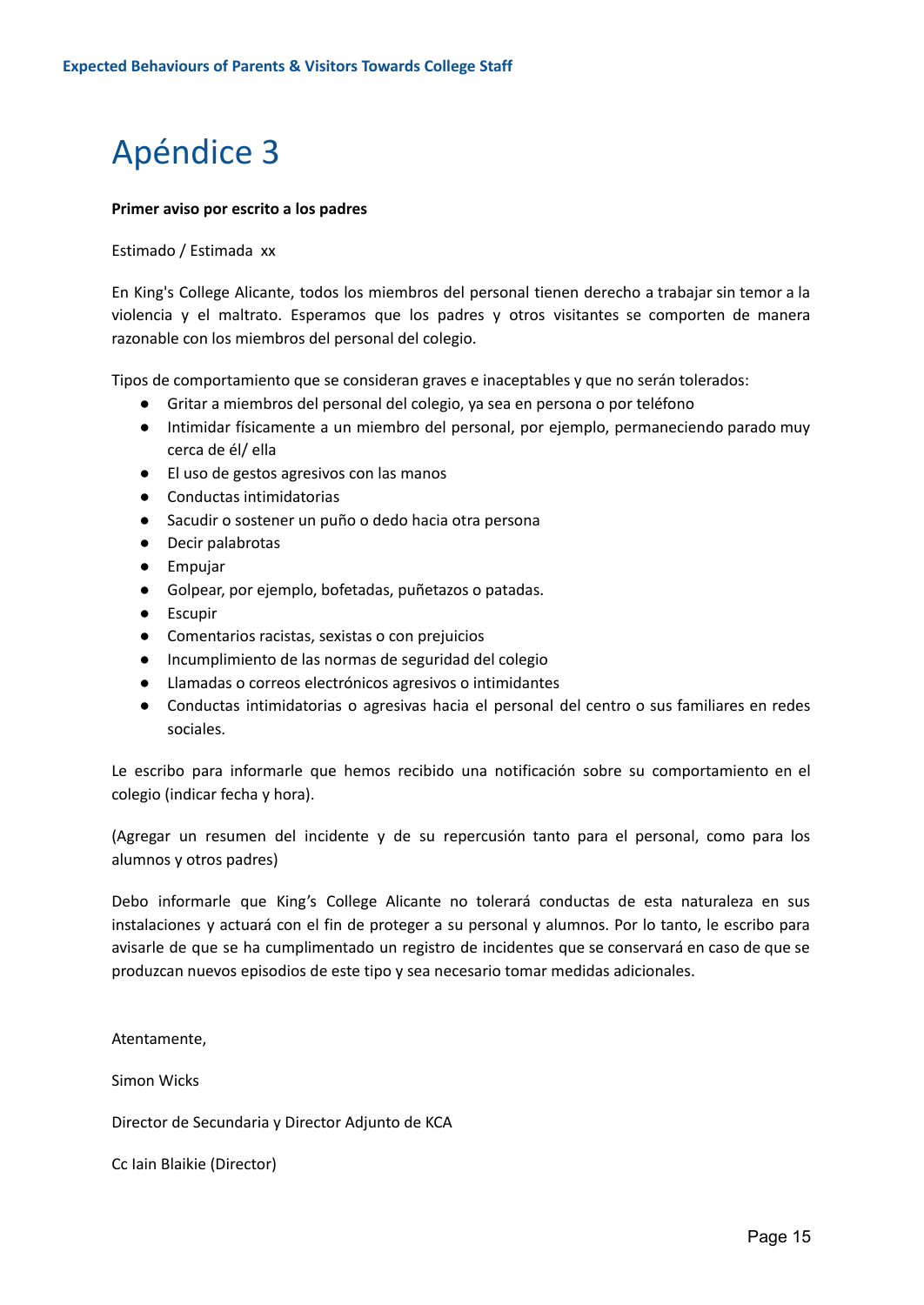#### **Formulario de notificación de incidentes**

Los incidentes relevantes incluyen entrada ilegal, molestias o disturbios en las instalaciones del colegio, abuso verbal, abuso sexual o racial, amenazas, agresión, violencia física y daño intencional a la propiedad. Siempre que sea posible, el formulario debe ser completado antes de que sea posible cualquier discusión entre los testigos, ya que esto podría conducir a acusaciones de confabulación. Este formulario debe ser completado en su totalidad, utilizando una hoja de continuación, si es necesario. Para cualquier incidente del que un alumno padre/cuidador/visitante haya sido testigo, un miembro del personal debe completar el formulario en su nombre. El formulario completado debe ser entregado al director de Primaria o Secundaria para que tome las medidas necesarias y lo registre.

| <b>Fecha del incidente</b>                                                                                                                            | <b>Hora del incidente</b>   |  |
|-------------------------------------------------------------------------------------------------------------------------------------------------------|-----------------------------|--|
| Nombre de la persona que notifica este incidente                                                                                                      | Fecha en la que se notifica |  |
| Nombre(s) de la(s persona(s) que han causado el incidente (en caso de desconocerse, aportar<br>una descripción detallada que ayude a identificarle(s) |                             |  |
| Condición de la(s) persona(s) que ha(n) causado el<br>incidente (padre/cuidador/visitante/intruso)                                                    |                             |  |